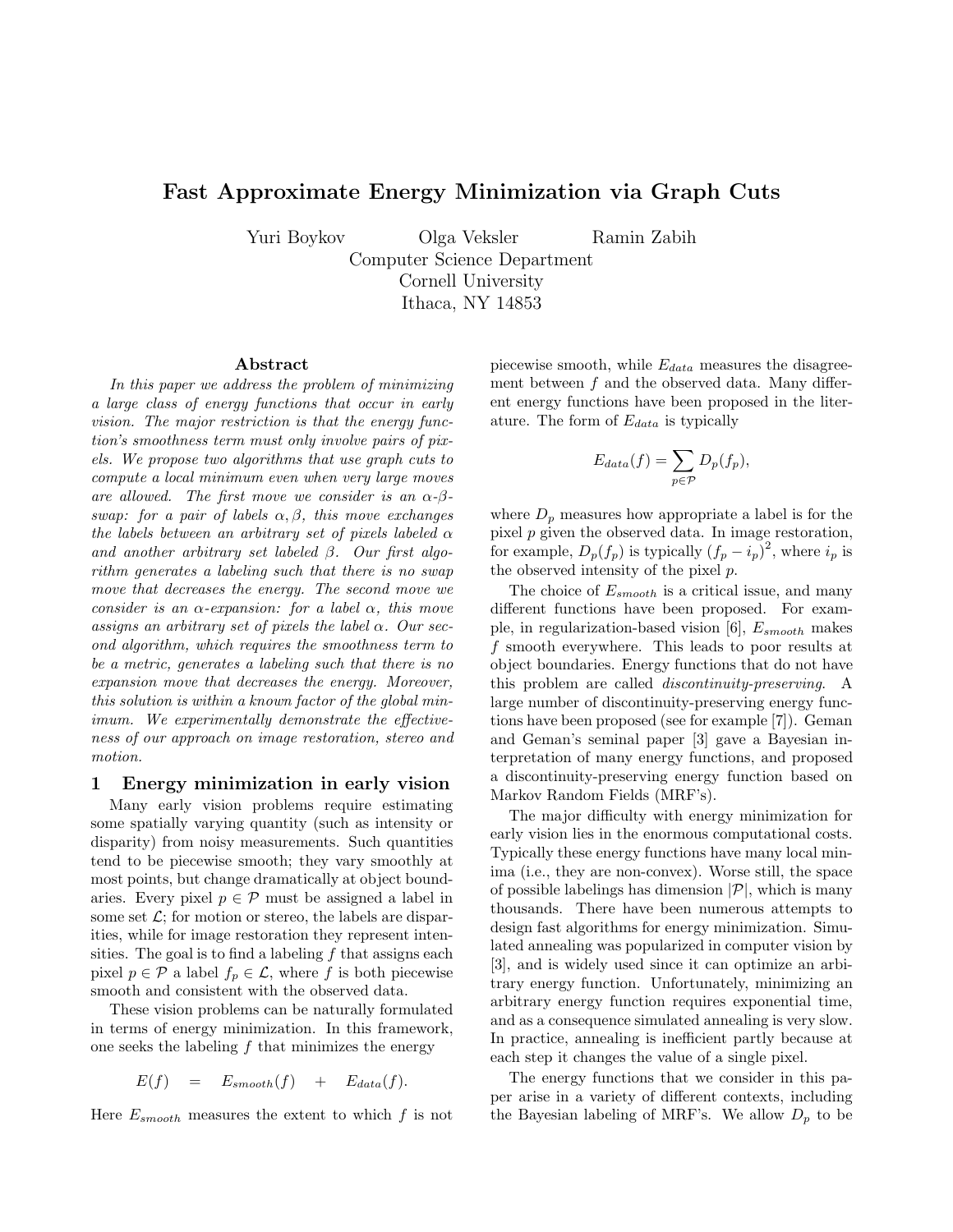arbitrary, and consider smoothing terms of the form

$$
E_{smooth} = \sum_{\{p,q\} \in \mathcal{N}} V_{\{p,q\}}(f_p, f_q), \qquad (1)
$$

where  $\mathcal N$  is the set of pairs of adjacent pixels. In special cases such energies can be minimized exactly. If the number of possible labels is  $|\mathcal{L}| = 2$  then the exact solution can be found in polinomial time by computing a minimum cost cut on a certain graph [4]. If  $\mathcal L$  is a finite 1D set and the interaction potential is  $V(f_p, f_q) = |f_p - f_q|$  then the exact minimum can also be found efficiently via graph cuts [5, 2]. In general, however, the problem is NP-hard [8].

In this paper we develop algorithms that approximately minimize energy  $E(f)$  for an arbitrary finite set of labels  $\mathcal L$  under two fairly general classes of interaction potentials  $V$ : semi-metric and metric.  $V$  is called a *semi-metric* on the space of labels  $\mathcal{L}$  if for any pair of labels  $\alpha, \beta \in \mathcal{L}$  it satisfies two properties:  $V(\alpha, \beta) = V(\beta, \alpha) > 0$  and  $V(\alpha, \beta) = 0 \Leftrightarrow \alpha = \beta$ . If  $V$  also satisfies the triangle inequality

$$
V(\alpha, \beta) \le V(\alpha, \gamma) + V(\gamma, \beta) \tag{2}
$$

for any  $\alpha, \beta, \gamma$  in  $\mathcal L$  then V is called a *metric*. Note that both semi-metric and metric include important cases of discontinuity-preserving interaction potentials. For example, the truncated  $L_2$  distance  $V(\alpha, \beta) = min(K, ||\alpha - \beta||)$  and the Potts interaction penalty  $V = \delta(f_p \neq f_q)$  are both metrics.

The algorithms described in this paper generalize the approach that we originally developed for the case of the Potts model [2]. In particular, we compute a labeling which is a local minimum even when very large moves are allowed. We begin with an overview of our energy minimization algorithms, which are based on graph cuts. Our first algorithm, described in section 3, is based on  $\alpha$ - $\beta$ -swap moves and works for any semimetric  $V_{\{p,q\}}$ 's. Our second algorithm, described in section 4, is based on more interesting  $\alpha$ -expansion moves but works only for metric  $V_{\{p,q\}}$ 's (i.e., the additional triangle inequality constraint is required). Note that  $\alpha$ -expansion moves produce a solution within a known factor of the global minimum of E. A proof of this can be found in [8].

## **2 Energy minimization via graph cuts**

The most important property of these methods is that they produce a local minimum even when large moves are allowed. In this section, we discuss the moves we allow, which are best described in terms of partitions. We sketch the algorithms and list their basic properties. We then formally introduce the notion of a graph cut, which is the basis for our methods.

- 1. Start with an arbitrary labeling  $f$
- 2. Set success := 0
- 3. For each pair of labels  $\{\alpha,\beta\}\subset\mathcal{L}$
- 3.1. Find  $\hat{f} = \arg \min E(f')$  among  $f'$  within one  $\alpha-\beta$  swap of f (Section 3) 3.2. If  $E(\hat{f}) < E(f)$ , set  $f := \hat{f}$ and success := 1

- 4. If success = 1 goto 2
- 5. Return f
- 1. Start with an arbitrary labeling  $f$
- 2. Set success := 0
- 3. For each label  $\alpha \in \mathcal{L}$
- 3.1. Find  $\hat{f} = \arg \min E(f')$  among  $f'$  within one  $\alpha$ -expansion of  $f$  (Section 4) 3.2. If  $E(f) < E(f)$ , set  $f := f$ and success := 1 4. If success = 1 goto 2
- 5. Return f

Figure 1: Our swap move algorithm (top) and expansion move algorithm (bottom).

### **2.1 Partitions and move spaces**

Any labeling  $f$  can be uniquely represented by a partition of image pixels  $P = \{P_l | l \in \mathcal{L}\}\$  where  $P_l =$  ${p \in \mathcal{P} | f_p = l}$  is a subset of pixels assigned label l. Since there is an obvious one to one correspondence between labelings  $f$  and partitions  $P$ , we can use these notions interchangingly.

Given a pair of labels  $\alpha, \beta$ , a move from a partition **P** (labeling f) to a new partition **P**<sup> $\prime$ </sup> (labeling f<sup> $\prime$ </sup>) is called an  $\alpha$ - $\beta$  *swap* if  $\mathcal{P}_l = \mathcal{P}'_l$  for any label  $l \neq \alpha, \beta$ . This means that the only difference between **P** and **P**<sup>0</sup> is that some pixels that were labeled  $\alpha$  in **P** are now labeled  $\beta$  in **P'**, and some pixels that were labeled  $\beta$ in **P** are now labeled  $\alpha$  in **P**'.

Given a label  $\alpha$ , a move from a partition **P** (labeling f) to a new partition  $P'$  (labeling f') is called an  $\alpha$ *expansion* if  $\mathcal{P}_{\alpha} \subset \mathcal{P}'_{\alpha}$  and  $\mathcal{P}'_l \subset \mathcal{P}_l$  for any label  $l \neq \alpha$ . In other words, an  $\alpha$ -expansion move allows any set of image pixels to change their labels to  $\alpha$ .

Note that a move which gives an arbitrary label  $\alpha$  to a single pixel is both an  $\alpha$ - $\beta$  swap and an  $\alpha$ -expansion. As a consequence, the standard move space used in annealing is a special case of our move spaces.

#### **2.2 Algorithms and properties**

We have developed two energy minimization algorithms, which are shown in figure 1. The structure of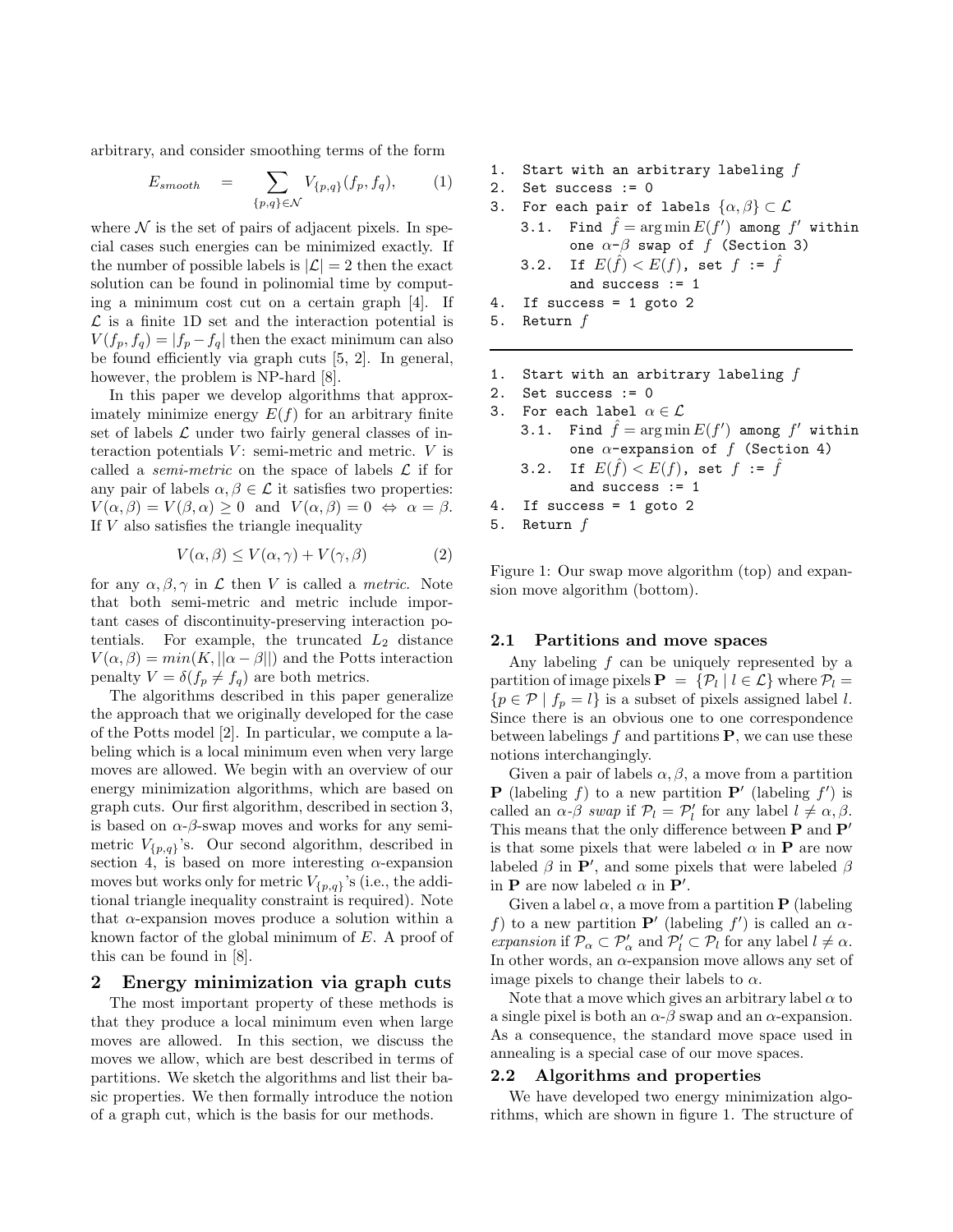the algorithms is quite similar. We will call a single execution of steps 3.1–3.2 an *iteration*, and an execution of steps 2–4 a *cycle*. In each cycle, the algorithm performs an iteration for every label (expansion move algorithm) or for every pair of labels (swap move algorithm), in a certain order that can be fixed or random. A cycle is successful if a strictly better labeling is found at any iteration. The algorithm stops after the first unsuccessful cycle since no further improvement is possible. Obviously, a cycle in the swap move algorithm takes  $|\mathcal{L}|^2$  iterations, and a cycle in the expansion move algorithm takes  $|\mathcal{L}|$  iterations.

These algorithms have several important properties. First, the algorithms are guaranteed to terminate in a finite number of cycles; in fact, under fairly general assumptions we can prove termination in  $O(|\mathcal{P}|)$  cycles [8]. However, in the experiments we report in section 5, the algorithm stops after a few cycles and most of the improvements occur during the first cycle. Second, once the algorithm has terminated, the energy of the resulting labeling is a local minimum with respect to a swap or an expansion move. Finally, we prove in [8] that the expansion move algorithm produces a labeling  $f$  such that  $E(f^*) \leq E(f) \leq 2k \cdot E(f^*)$  where  $f^*$  is the global minimum and  $k = \frac{max\{V(\alpha, \beta) : \alpha \neq \beta\}}{min\{V(\alpha, \beta) : \alpha \neq \beta\}}$ .

#### **2.3 Graph cuts**

The key part of each algorithm is step 3.1, where graph cuts are used to efficiently find  $\hat{f}$ . Let  $\mathcal{G} = \langle \mathcal{V}, \mathcal{E} \rangle$ be a weighted graph with two distinguished vertices called the terminals. A *cut*  $C \subset \mathcal{E}$  is a set of edges such that the terminals are separated in the induced graph  $\mathcal{G}(\mathcal{C}) = \langle \mathcal{V}, \mathcal{E} - \mathcal{C} \rangle$ . In addition, no proper subset of C separates the terminals in  $\mathcal{G}(\mathcal{C})$ . The cost of the cut  $\mathcal{C}$ , denoted  $|\mathcal{C}|$ , equals the sum of its edge weights.

The minimum cut problem is to find the cut with smallest cost. There are numerous algorithms for this problem with low-order polynomial complexity [1]; in practice these methods run in near-linear time.

Step 3.1 uses a single minimum cut on a graph whose size is  $O(|\mathcal{P}|)$ . The graph is dynamically updated after each iteration. The details of this minimum cut are quite different for the swap move and the expansion move algorithms, as described in the next two sections.

## **3 Finding the optimal swap move**

Given an input labeling f (partition **P**) and a pair of labels  $\alpha, \beta$ , we wish to find a labeling  $\hat{f}$  that minimizes E over all labelings within one  $\alpha$ - $\beta$  swap of f. This is the critical step in the algorithm given at the top of Figure 1. Our technique is based on comput-



Figure 2: An example of the graph  $\mathcal{G}_{\alpha\beta}$  for a 1D image. The set of pixels in the image is  $\mathcal{P}_{\alpha\beta} = \mathcal{P}_{\alpha} \cup \mathcal{P}_{\beta}$  where  $\mathcal{P}_{\alpha} = \{p, r, s\}$  and  $\mathcal{P}_{\beta} = \{q, \dots, w\}.$ 

ing a labeling corresponding to a minimum cut on a graph  $\mathcal{G}_{\alpha\beta} = \langle \mathcal{V}_{\alpha\beta}, \mathcal{E}_{\alpha\beta} \rangle$ . The structure of this graph is dynamically determined by the current partition **P** and by the labels  $\alpha, \beta$ .

This section is organized as follows. First we describe the construction of  $\mathcal{G}_{\alpha\beta}$  for a given f (or **P**). We show that cuts  $\mathcal{C}$  on  $\mathcal{G}_{\alpha\beta}$  correspond in a natural way to labelings  $f^{\mathcal{C}}$  which are within one  $\alpha$ - $\beta$  swap move of  $f$ . Theorem 1 shows that the cost of a cut is  $|\mathcal{C}| = E(f^{\mathcal{C}})$  plus a constant. A corollary from this theorem states our main result that the desired labeling  $\hat{f}$  equals  $f^{\mathcal{C}}$  where  $\mathcal{C}$  is a minimum cut on  $\mathcal{G}_{\alpha\beta}$ .

The structure of the graph is illustrated in Figure 2. For legibility, this figure shows the case of 1D image. For any image the structure of  $\mathcal{G}_{\alpha\beta}$  will be as follows. The set of vertices includes the two terminals  $\alpha$  and  $\beta$ , as well as image pixels p in the sets  $\mathcal{P}_{\alpha}$  and  $\mathcal{P}_{\beta}$  (that is  $f_p \in {\alpha, \beta}$ . Thus, the set of vertices  $V_{\alpha\beta}$  consists of  $\alpha$ ,  $\beta$ , and  $\mathcal{P}_{\alpha\beta} = \mathcal{P}_{\alpha} \cup \mathcal{P}_{\beta}$ . Each pixel  $p \in \mathcal{P}_{\alpha\beta}$  is connected to the terminals  $\alpha$  and  $\beta$  by edges  $t_n^{\alpha}$  and  $t_p^{\beta}$ , respectively. For brevity, we will refer to these edges as t-links (terminal links). Each pair of pixels  $\{p,q\}\subset\mathcal{P}_{\alpha\beta}$  which are neighbors (i.e.  $\{p,q\}\in\mathcal{N}$ ) is connected by an edge  $e_{p,q}$  which we will call an n-link (neighbor link). The set of edges  $\mathcal{E}_{\alpha\beta}$  thus consists of  $\bigcup_{p \in \mathcal{P}_{\alpha\beta}} \{t_p^{\alpha}, t_p^{\beta}\}\$  (the t-links) and  $\bigcup_{p,q \in \mathcal{P}_{\alpha\beta}}^{r_{p,q}\}_{\beta\alpha}$  (the n-links). The weights assigned to the edges are

| edge             | weight                                                                                                                                                           | for                                                           |  |
|------------------|------------------------------------------------------------------------------------------------------------------------------------------------------------------|---------------------------------------------------------------|--|
| $t_{p}^{\alpha}$ | $D_p(\alpha)+\sum\nolimits_{\substack{q\in\mathcal{N}_p\\ q\not\in\mathcal{P}_{\alpha\beta}}} V_{\{p,q\}}(\alpha,f_q)\ \ \Big \ \ p\in\mathcal{P}_{\alpha\beta}$ |                                                               |  |
| $t_{p}^{\beta}$  | $D_p(\beta)+\textstyle\sum_{q\notin \mathcal{P}_{\alpha\beta}}\;V_{\{p,q\}}(\beta,f_q)$                                                                          | $p \in \mathcal{P}_{\alpha\beta}$                             |  |
| $e_{\{p,q\}}$    | $V_{\{p,q\}}(\alpha,\beta)$                                                                                                                                      | $\{p,q\} \in \mathcal{N}$<br>$p,q \in {\cal P}_{\alpha\beta}$ |  |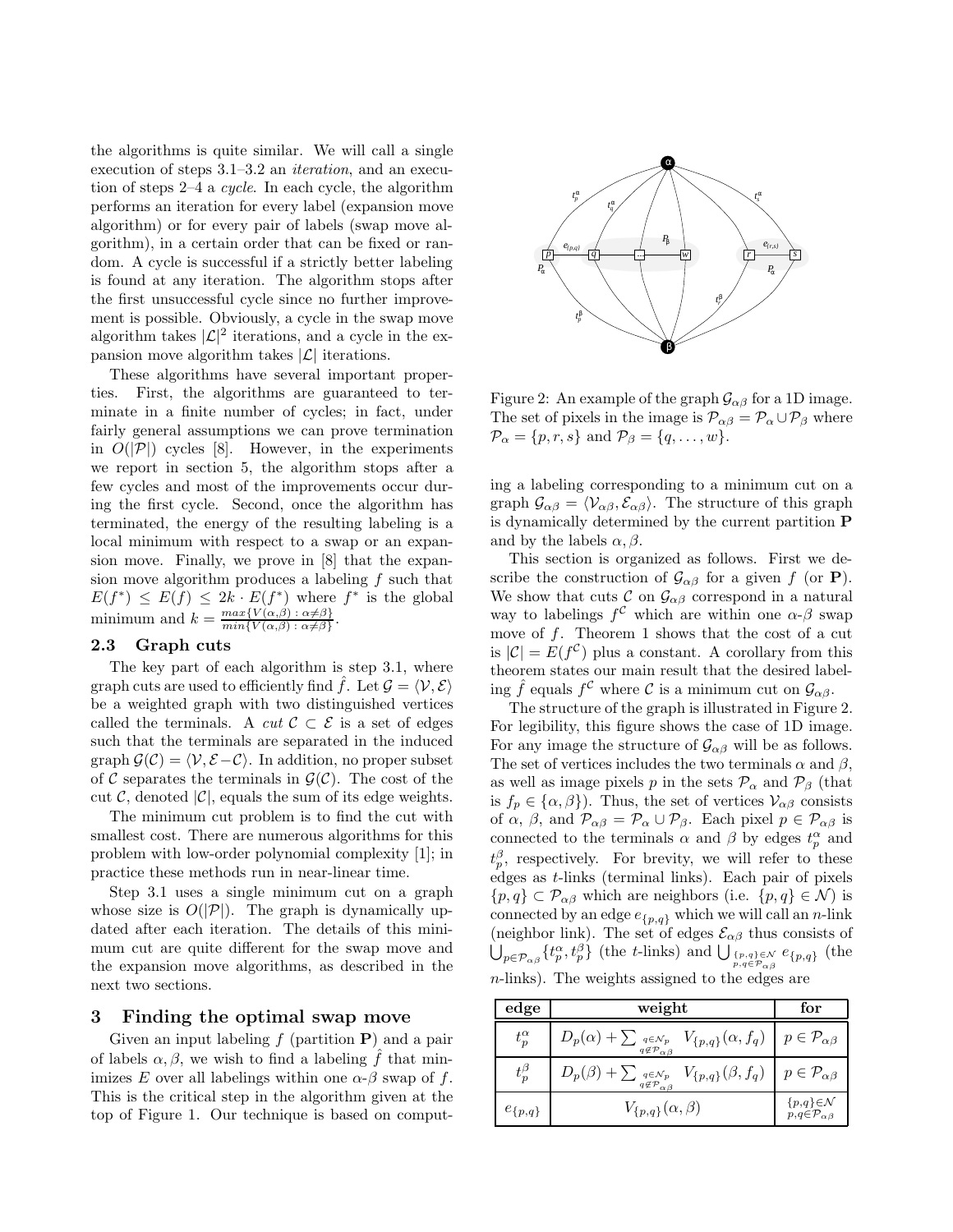Any cut C on  $\mathcal{G}_{\alpha\beta}$  must sever (include) exactly one tlink for any pixel  $p \in \mathcal{P}_{\alpha\beta}$ : if neither t-link were in C, there would be a path between the terminals; while if both  $t$ -links were cut, then a proper subset of  $\mathcal C$  would be a cut. Thus, any cut leaves each pixel in  $\mathcal{P}_{\alpha\beta}$  with exactly one t-link. This defines a natural labeling  $f^C$ corresponding to a cut  $\mathcal{C}$  on  $\mathcal{G}_{\alpha\beta}$ ,

$$
f_p^{\mathcal{C}} = \begin{cases} \alpha & \text{if } t_p^{\alpha} \in \mathcal{C} \text{ for } p \in \mathcal{P}_{\alpha\beta} \\ \beta & \text{if } t_p^{\beta} \in \mathcal{C} \text{ for } p \in \mathcal{P}_{\alpha\beta} \\ f_p & \text{for } p \in \mathcal{P}, p \notin \mathcal{P}_{\alpha\beta} \end{cases}
$$
 (3)

In other words, if the pixel p is in  $\mathcal{P}_{\alpha\beta}$  then p is assigned label  $\alpha$  when the cut C separates p from the terminal  $\alpha$ ; similarly, p is assigned label  $\beta$  when C separates p from the terminal  $\beta$ . If p is not in  $\mathcal{P}_{\alpha\beta}$ then we keep its initial label  $f_p$ . This implies

**Lemma 1** *A labeling*  $f^C$  *corresponding to a cut*  $C$  *on*  $\mathcal{G}_{\alpha\beta}$  *is one*  $\alpha$ - $\beta$  *swap away from the initial labeling*  $f$ *.* 

It is easy to show that a cut  $\mathcal C$  severs an *n*-link  $e_{p,q}$  between neighboring pixels on  $\mathcal{G}_{\alpha\beta}$  if and only if  $\mathcal C$  leaves the pixels  $p$  and  $q$  connected to different terminals. Formally

**Property 1** *For any cut*  $C$  *and for any*  $n$ *-link*  $e_{\{p,q\}}$ *:* 

\n- a) If 
$$
t_p^{\alpha}, t_q^{\alpha} \in \mathcal{C}
$$
 then  $e_{\{p,q\}} \notin \mathcal{C}$ .
\n- b) If  $t_p^{\beta}, t_q^{\beta} \in \mathcal{C}$  then  $e_{\{p,q\}} \notin \mathcal{C}$ .
\n- c) If  $t_p^{\beta}, t_q^{\alpha} \in \mathcal{C}$  then  $e_{\{p,q\}} \in \mathcal{C}$ .
\n- d) If  $t_p^{\alpha}, t_q^{\beta} \in \mathcal{C}$  then  $e_{\{p,q\}} \in \mathcal{C}$ .
\n

These properties are illustrated in figure 3. The next lemma is a consequence of property 1 and equation 3.

**Lemma 2** *For any cut*  $C$  *and for any n*-link  $e_{p,q}$ 

$$
|\mathcal{C} \cap e_{\{p,q\}}| = V_{\{p,q\}}(f_p^{\mathcal{C}}, f_q^{\mathcal{C}}).
$$

Lemmas 1 and 2 plus property 1 yield

**Theorem 1** *There is a one to one correspondence between cuts*  $\mathcal{C}$  *on*  $\mathcal{G}_{\alpha\beta}$  *and labelings that are one*  $\alpha$ *-* $\beta$ *swap from f. Moreover, the cost of a cut*  $\mathcal{C}$  *on*  $\mathcal{G}_{\alpha\beta}$  *is*  $|\mathcal{C}| = E(f^{\mathcal{C}})$  *plus a constant.* 

PROOF: The first part follows from the fact that the severed t-links uniquely determine the labels assigned to pixels  $p$  and  $n$ -links that must to be cut. We now compute the cost of a cut  $\mathcal{C}$ , which is

$$
|\mathcal{C}| = \sum_{p \in \mathcal{P}_{\alpha\beta}} |\mathcal{C} \cap \{t_p^{\alpha}, t_p^{\beta}\}| + \sum_{\substack{\{p,q\} \in \mathcal{N} \\ \{p,q\} \subset \mathcal{P}_{\alpha\beta}}} |\mathcal{C} \cap e_{\{p,q\}}|.
$$
 (4)



Property  $1(a)$  Property  $1(b)$  Property  $1(c,d)$ 

Figure 3: Properties of a cut  $\mathcal{C}$  on  $\mathcal{G}_{\alpha\beta}$  for two pixels  $p, q \in \mathcal{N}$  connected by an *n*-link  $e_{\{p,q\}}$ . Dotted lines show the edges cut by  $\mathcal C$  and solid lines show the edges remaining in the induced graph  $\mathcal{G}(\mathcal{C}) = \langle \mathcal{V}, \mathcal{E} - \mathcal{C} \rangle$ .

Note that for  $p \in \mathcal{P}_{\alpha\beta}$  we have

$$
|\mathcal{C} \cap \{t_p^{\alpha}, t_p^{\beta}\}| = D_p(f_p^{\mathcal{C}}) + \sum_{q \in \mathcal{N}_p \atop q \notin \mathcal{P}_{\alpha\beta}} V_{\{p,q\}}(f_p^{\mathcal{C}}, f_q).
$$

Lemma 2 gives the second term in (4). Thus, the total cost of a cut  $\mathcal C$  is

$$
|\mathcal{C}| = \sum_{p \in \mathcal{P}_{\alpha\beta}} D_p(f_p^{\mathcal{C}}) + \sum_{\substack{\{p,q\} \in \mathcal{N} \\ p \text{ or } q \in \mathcal{P}_{\alpha\beta}}} V_{\{p,q\}}(f_p^{\mathcal{C}}, f_q^{\mathcal{C}}).
$$

This can be rewritten as  $|\mathcal{C}| = E(f^{\mathcal{C}}) - K$  where

$$
K = \sum_{p \notin \mathcal{P}_{\alpha\beta}} D_p(f_p) + \sum_{\substack{\{p,q\} \in \mathcal{N} \\ \{p,q\} \cap \mathcal{P}_{\alpha\beta} = \emptyset}} V_{\{p,q\}}(f_p, f_q)
$$

is the same constant for all cuts  $\mathcal{C}$ .

**Corollary 1** *The optimal*  $\alpha$ - $\beta$  *swap from*  $f$  *is*  $\hat{f} = f^C$ *where* C *is the minimum cut on*  $\mathcal{G}_{\alpha\beta}$ *.* 

## **4 Finding the optimal expansion move**

Given an input labeling  $f$  (partition  $P$ ) and a label  $\alpha$ , we wish to find a labeling  $\hat{f}$  that minimizes E over all labelings within one  $\alpha$ -expansion of f. This is the critical step in the algorithm given at the bottom of Figure 1. In this section we describe a technique that solves the problem assuming that each  $V_{p,q}$  is a metric, and thus satisfies the triangle inequality (2). Some important examples of metrics are given in the introduction. Our technique is based on computing a labeling corresponding to a minimum cut on a graph  $\mathcal{G}_{\alpha} = \langle \mathcal{V}_{\alpha}, \mathcal{E}_{\alpha} \rangle$ . The structure of this graph is determined by the current partition **P** and by the label  $\alpha$ .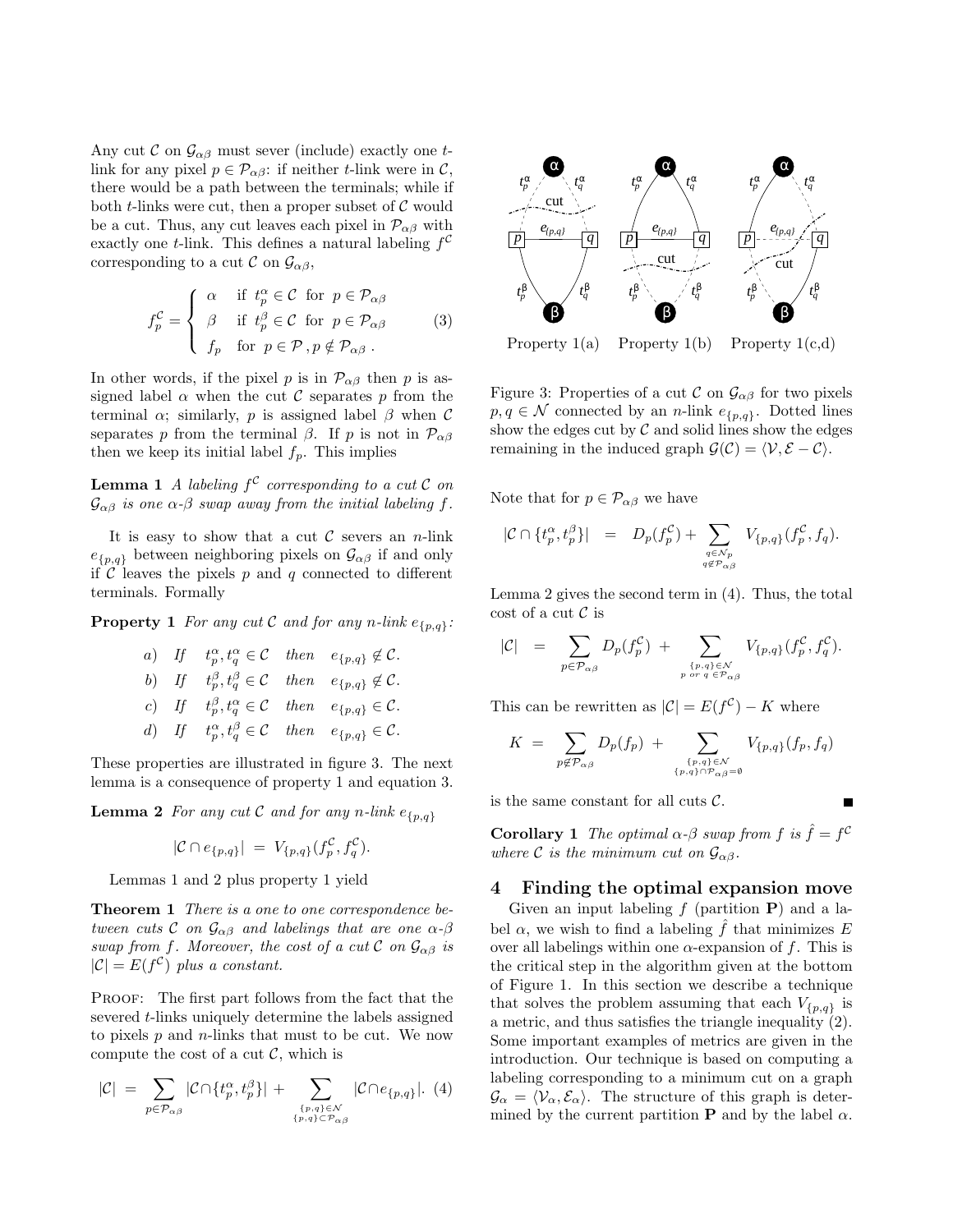

Figure 4: An example of  $\mathcal{G}_{\alpha}$  for a 1D image. The set of pixels in the image is  $\mathcal{P} = \{p, q, r, s\}$  and the current partition is  $\mathbf{P} = {\mathcal{P}_1, \mathcal{P}_2, \mathcal{P}_\alpha}$  where  $\mathcal{P}_1 = {p}, \mathcal{P}_2 =$  ${q, r}$ , and  $P_{\alpha} = {s}$ . Two auxiliary nodes  $a = a_{p,q}$ ,  $b = a_{\{r,s\}}$  are introduced between neighboring pixels separated in the current partition. Auxiliary nodes are added at the boundary of sets  $P_l$ .

As before, the graph dynamically changes after each iteration.

This section is organized as follows. First we describe the construction of  $\mathcal{G}_{\alpha}$  for a given f (or **P**) and  $\alpha$ . We show that cuts  $\mathcal{C}$  on  $\mathcal{G}_{\alpha}$  correspond in a natural way to labelings  $f^{\mathcal{C}}$  which are within one  $\alpha$ -expansion move of f. Then, based on a number of simple properties, we define a class of *elementary* cuts. Theorem 2 shows that elementary cuts are in one to one correspondence with labelings that are within one  $\alpha$ -expansion of f, and also that the cost of an elementary cut is  $|\mathcal{C}| = E(f^{\mathcal{C}})$ . A corollary from this theorem states our main result that the desired labeling  $\hat{f}$  is  $f^{\mathcal{C}}$ where C is a minimum cut on  $\mathcal{G}_{\alpha}$ .

The structure of the graph is illustrated in Figure 4. For legibility, this figure shows the case of 1D image. The set of vertices includes the two terminals  $\alpha$  and  $\bar{\alpha}$ , as well as all image pixels  $p \in \mathcal{P}$ . In addition, for each pair of neighboring pixels  $\{p, q\} \in \mathcal{N}$  separated in the current partition (i.e.  $f_p \neq f_q$ ) we create an *auxiliary vertex*  $a_{\{p,q\}}$ . Auxiliary nodes are introduced at the boundaries between partition sets  $\mathcal{P}_l$  for  $l \in \mathcal{L}$ . Thus, the set of vertices is

$$
\mathcal{V}_{\alpha} = \{ \alpha, \overline{\alpha}, \mathcal{P}, \bigcup_{\substack{\{p,q\} \in \mathcal{N} \\ f_p \neq f_q}} a_{\{p,q\}} \}.
$$

Each pixel  $p \in \mathcal{P}$  is connected to the terminals  $\alpha$  and  $\bar{\alpha}$  by t-links  $t_n^{\alpha}$  and  $t_n^{\bar{\alpha}}$ , correspondingly. Each pair of neighboring pixels  $\{p, q\} \in \mathcal{N}$  which are not separated by the partition **P** (i.e.  $f_p = f_q$ ) is connected by an *n*-link  $e_{\{p,q\}}$ . For each pair of neighboring pixels  $\{p,q\}\in\mathcal{N}$  such that  $f_p\neq f_q$  we create a triplet of edges  $\mathcal{E}_{\{p,q\}} = \{e_{\{p,a\}}, e_{\{a,q\}}, t_a^{\bar{\alpha}}\}$  where  $a = a_{\{p,q\}}$ is the corresponding auxiliary node. The edges  $e_{p,a}^{(1)}$ and  $e_{\{a,q\}}$  connect pixels p and q to  $a_{\{p,q\}}$  and the t-link  $t_a^{\alpha}$  connects the auxiliary node  $a_{p,q}$  to the terminal  $\bar{\alpha}$ . So we can write the set of all edges as

$$
\mathcal{E}_{\alpha} \ = \ \{ \ \bigcup_{p \in \mathcal{P}} \{ t_p^{\alpha}, t_p^{\bar{\alpha}} \} \ \ , \ \bigcup_{\substack{\{p,q\} \in \mathcal{N} \\ f_p \neq f_q}} \mathcal{E}_{\{p,q\}} \ \ , \ \bigcup_{\substack{\{p,q\} \in \mathcal{N} \\ f_p = f_q}} e_{\{p,q\}} \ \}.
$$

The weights assigned to the edges are

| edge                   | weight                     | for                                |  |  |
|------------------------|----------------------------|------------------------------------|--|--|
| $t_{p}^{\bar{\alpha}}$ | $\infty$                   | $p \in \mathcal{P}_{\alpha}$       |  |  |
| $t_{p}^{\bar{\alpha}}$ | $D_p(f_p)$                 | $p \notin \mathcal{P}_{\alpha}$    |  |  |
| $t_p^{\alpha}$         | $D_p(\alpha)$              | $p \in \mathcal{P}$                |  |  |
| $e_{\{p,a\}}$          | $V_{\{p,q\}}(f_p,\alpha)$  |                                    |  |  |
| $e_{\{a,q\}}$          | $V_{\{p,q\}}(\alpha, f_q)$ | ${p,q}\in\mathcal{N}, f_p\neq f_q$ |  |  |
| $t_a^{\bar{\alpha}}$   | $V_{\{p,q\}}(f_p, f_q)$    |                                    |  |  |
| $e_{\{p,q\}}$          | $V_{\{p,q\}}(f_p,\alpha)$  | $\{p,q\}\in\mathcal{N},\ f_p=f_q$  |  |  |

As in section 3, any cut C on  $\mathcal{G}_{\alpha}$  must sever (include) exactly one t-link for any pixel  $p \in \mathcal{P}$ . This defines a natural labeling  $f^{\mathcal{C}}$  corresponding to a cut  $\mathcal{C}$ on  $\mathcal{G}_{\alpha}$ . Formally,

$$
f_p^{\mathcal{C}} = \begin{cases} \alpha & \text{if } t_p^{\alpha} \in \mathcal{C} \\ f_p & \text{if } t_p^{\overline{\alpha}} \in \mathcal{C} \end{cases} \forall p \in \mathcal{P}.
$$
 (5)

In other words, a pixel p is assigned label  $\alpha$  if the cut C separates p from the terminal  $\alpha$  and, p is assigned its old label  $f_p$  if C separates p from  $\bar{\alpha}$ . Note that for  $p \notin \mathcal{P}_{\alpha}$  the terminal  $\bar{\alpha}$  represents labels assigned to pixels in the initial labeling  $f$ . Clearly we have

**Lemma 3** *A labeling*  $f^C$  *corresponding to a cut*  $C$  *on*  $\mathcal{G}_{\alpha}$  *is one*  $\alpha$ -expansion away from the initial labeling f.

It is also easy to show that a cut  $\mathcal C$  severs an nlink  $e_{p,q}$  between neighboring pixels  $\{p,q\} \in \mathcal{N}$  such that  $f_p = f_q$  if and only if C leaves the pixels p and q connected to different terminals. In other words, Property 1 holds when we substitute " $\bar{\alpha}$ " for " $\beta$ ". We will refer to this as property  $1(\bar{\alpha})$ . Analogously, we can show that Property 1 and equation (5) establish Lemma 2 for the *n*-links  $e_{p,q}$  in  $\mathcal{G}_{\alpha}$ .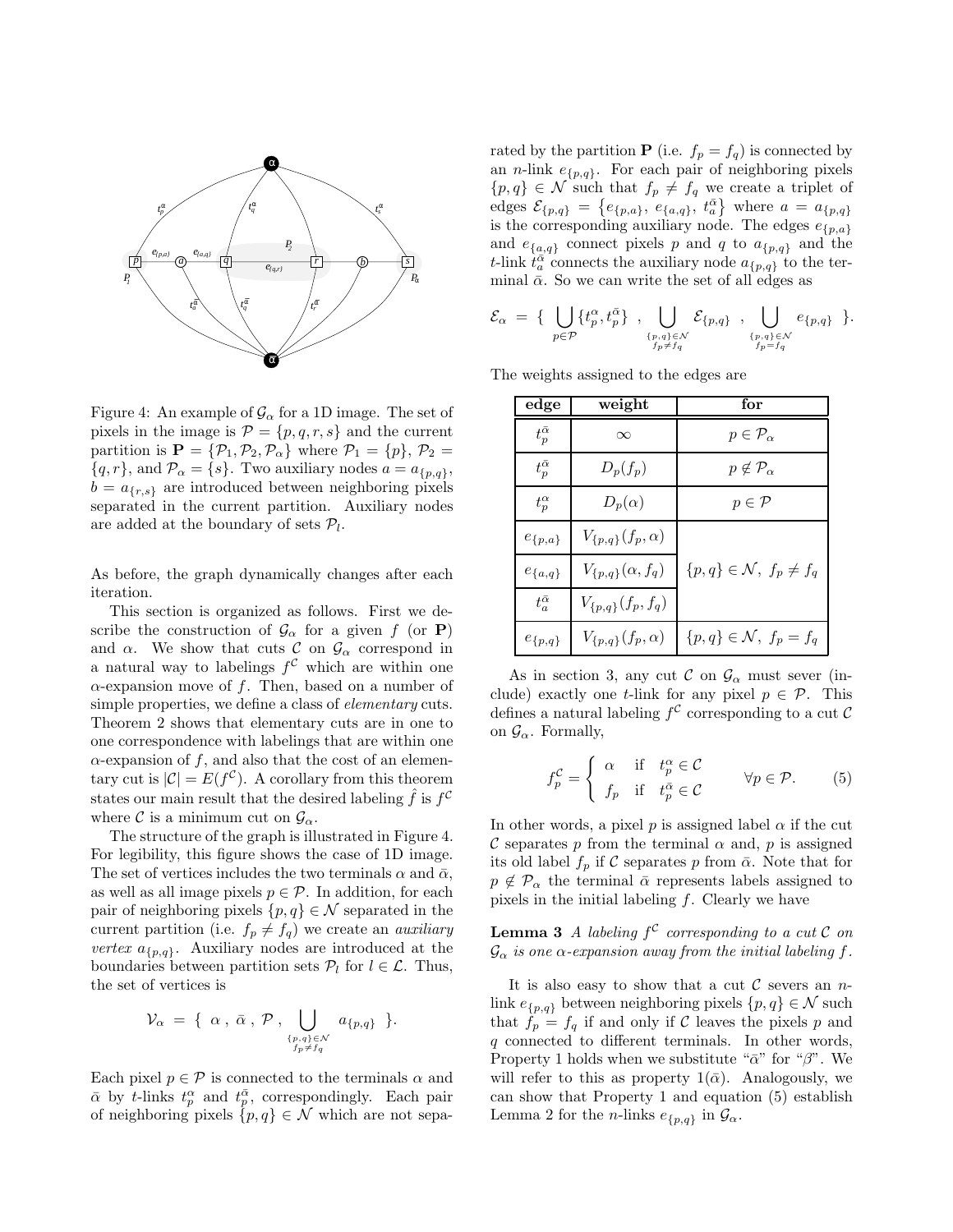

Property  $2(a)$  Property  $2(b)$  Property  $2(c,d)$ 

Figure 5: Properties of a minimum cut  $\mathcal{C}$  on  $\mathcal{G}_{\alpha}$  for two pixel  $p, q \in \mathcal{N}$  such that  $f_p \neq f_q$ . Dotted lines show the edges cut by  $C$  and solid lines show the edges in the induced graph  $\mathcal{G}(\mathcal{C}) = \langle \mathcal{V}, \mathcal{E} - \mathcal{C} \rangle$ .

Consider now the set of edges  $\mathcal{E}_{\{p,q\}}$  corresponding to a pair of neighboring pixels  $\{p, q\} \in \mathcal{N}$  such that  $f_p \neq f_q$ . In this case, there are several different ways to cut these edges even when the pair of severed  $t$ -links at p and q is fixed. However, a minimum cut C on  $\mathcal{G}_{\alpha}$ is guaranteed to sever the edges in  $\mathcal{E}_{\{p,q\}}$  depending on what  $t$ -links are cut at the pixels  $p$  and  $q$ .

The rule for this case is described in Property 2 below. Assume that  $a = a_{\{p,q\}}$  is an auxiliary node between the corresponding pair of neighboring pixels.

**Property 2** *A minimum cut*  $\mathcal{C}$  *on*  $\mathcal{G}_{\alpha}$  *satisfies:* 

\n- a) If 
$$
t_p^{\alpha}, t_q^{\alpha} \in \mathcal{C}
$$
 then  $\mathcal{C} \cap \mathcal{E}_{\{p,q\}} = \emptyset$ .
\n- b) If  $t_p^{\bar{\alpha}}, t_q^{\bar{\alpha}} \in \mathcal{C}$  then  $\mathcal{C} \cap \mathcal{E}_{\{p,q\}} = t_a^{\bar{\alpha}}$ .
\n- c) If  $t_p^{\bar{\alpha}}, t_q^{\alpha} \in \mathcal{C}$  then  $\mathcal{C} \cap \mathcal{E}_{\{p,q\}} = e_{\{p,q\}}$ .
\n- d) If  $t_p^{\alpha}, t_q^{\bar{\alpha}} \in \mathcal{C}$  then  $\mathcal{C} \cap \mathcal{E}_{\{p,q\}} = e_{\{a,q\}}$ .
\n

Property (a) results from the fact that no subset of  $\mathcal C$ is a cut. The others follow from the minimality of  $|\mathcal{C}|$ and the fact that  $|e_{p,a}\rangle, |e_{a,q}\rangle$  and  $|t_a^{\bar{\alpha}}|$  satisfy the triangle inequality so that cutting any one of them is cheaper than cutting the other two together. These properties are illustrated in Figure 5.

**Lemma 4** *If*  $\{p,q\} \in \mathcal{N}$  *and*  $f_p \neq f_q$  *then the minimum cut*  $C$  *on*  $\mathcal{G}_{\alpha}$  *satisfies*  $|\mathcal{C} \cap \mathcal{E}_{\{p,q\}}| = V_{\{p,q\}}(f_p^{\mathcal{C}}, f_q^{\mathcal{C}})$ .

PROOF: The equation follows from property 2, equation (5), and the edge weights.

Property  $1(\bar{\alpha})$  holds for any cut, and Property 2 holds for a minimum cut. However, there can be other cuts besides the minimum cut that satisfy both properties. We will define an *elementary* cut on  $\mathcal{G}_{\alpha}$  to be a cut that satisfies Properties  $1(\bar{\alpha})$  and 2.

**Theorem 2** Let  $\mathcal{G}_{\alpha}$  be constructed as above given f *and* α*. Then there is a one to one correspondence between elementary cuts on*  $G_{\alpha}$  *and labelings within one* α*-expansion of* f*. Moreover, for any elementary cut*  $C$  *we have*  $|C| = E(f^C)$ *.* 

PROOF: We first show that an elementary cut  $\mathcal C$  is uniquely determined by the corresponding labeling  $f^{\mathcal{C}}$ . The label  $f_p^{\mathcal{C}}$  at the pixel p determines which of the t-links to p is in C. Property  $1(\bar{\alpha})$  shows which n-links  $e_{p,q}$  between pairs of neighboring pixels  $\{p,q\}$  such that  $f_p = f_q$  should be severed. Similarly, Property 2 determines which of the links in  $\mathcal{E}_{\{p,q\}}$  corresponding to  $\{p,q\} \in \mathcal{N}$  such that  $f_p \neq f_q$  should be cut.

The cost of an elementary cut  $\mathcal C$  is

$$
|\mathcal{C}| = \sum_{p \in \mathcal{P}} |\mathcal{C} \cap \{t_p^{\alpha}, t_p^{\overline{\alpha}}\}|
$$
(6)  
+ 
$$
\sum_{\substack{\{p,q\} \in \mathcal{N} \\ f_p = f_q}} |\mathcal{C} \cap e_{\{p,q\}}| + \sum_{\substack{\{p,q\} \in \mathcal{N} \\ f_p \neq f_q}} |\mathcal{C} \cap \mathcal{E}_{\{p,q\}}|.
$$

It is easy to show that for any pixel  $p \in \mathcal{P}$  we have  $|\mathcal{C} \cap \{t_p^{\alpha}, t_p^{\bar{\alpha}}\}| = D_p(f_p^{\mathcal{C}})$ . Lemmas 2 and 4 hold for elementary cuts, since they were based on properties 1 and 2. Thus, the total cost of a elementary cut  $\mathcal C$  is

$$
|\mathcal{C}| = \sum_{p \in \mathcal{P}} D_p(f_p^{\mathcal{C}}) + \sum_{\{p,q\} \in \mathcal{N}} V_{\{p,q\}}(f_p^{\mathcal{C}}, f_q^{\mathcal{C}}) = E(f^{\mathcal{C}}).
$$

Therefore,  $|\mathcal{C}| = E(f^{\mathcal{C}})$ .

Our main result is a simple consequence of this theorem, since the minimum cut is an elementary cut.

**Corollary 2** *The optimal*  $\alpha$  *expansion from*  $f$  *is*  $\hat{f}$  =  $f^{\mathcal{C}}$  where  $\mathcal{C}$  *is the minimum cut on*  $\mathcal{G}_{\alpha}$ .

#### **5 Experimental results**

For our experiments, we used three energy functions, each with a quadratic  $D_p$ . The first energy function, called  $E_1$ , uses the truncated quadratic  $V_{\{p,q\}}(f_p, f_q) = min(K, |f_p - f_q|^2)$  (for some constant  $K$ ) as its smoothness term. This choice of V does not obey the triangle inequality, so we minimized  $E_1$  using our swap move method. The second  $(E_2)$  and the third  $(E_3)$  energy functions use, correspondingly, the Potts model and the truncated  $L_2$  distance as their smoothness penalty  $V$ . Both of these obey the triangle inequality and we minimized  $E_2$  and  $E_3$  with our expansion move method. We compared against annealing; we implemented several different annealing variants, and used the one that gave the best performance. This was the Metropolis sampler with a linearly decreasing temperature schedule.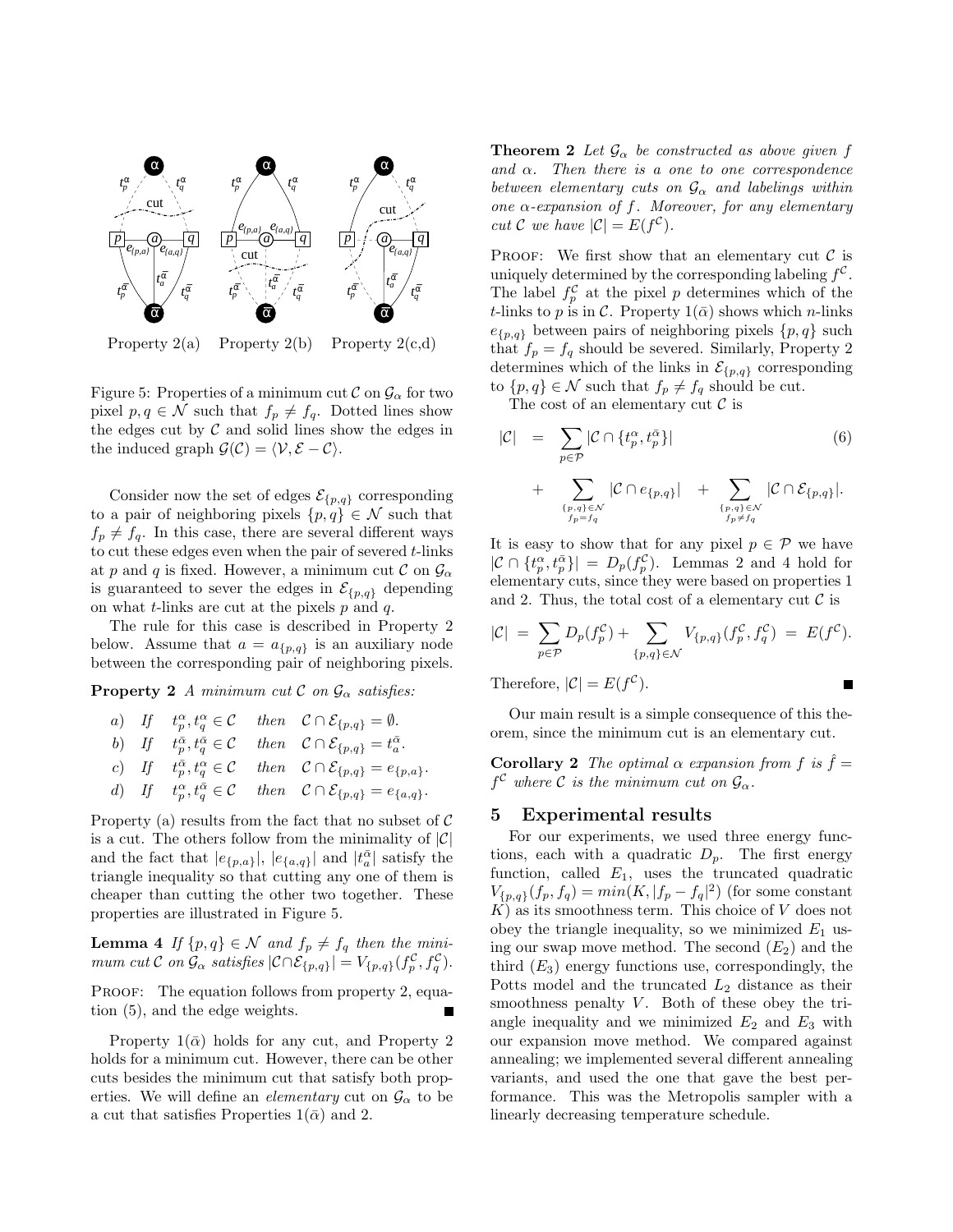**Image Restoration.** To illustrate the importance of different choices of  $V$ , consider the image restoration problem shown in the top row of figure 7. The original image contains large constant-intensity regions (the diamonds) which are gradually shaded, as if there were a light source to the left of the image. This image is corrupted with normally-distributed noise to produce the input image shown. This example demonstrates the need for non-Potts energy functions, as minimizing  $E_2$  gives significant "banding" problems (shown in the second image). By selecting an energy function with a truncated quadratic  $V_{\{p,q\}}$ , we obtain the improved results shown at right.

The energy computed by our swap move method is shown below as a function of time. Note that we produce a very low energy after the first iteration, while annealing decreases the energy very slowly.



The energy values that we obtain for this and two more examples are shown in figure 6. The energy curves as a function of time are very similar to the diamond example shown above, but are omitted to save space. We also include the ratio between annealing's energy and ours. The third row for each image gives the best energy that annealing eventually achieves, when run until it is making very minimal progress. In this case, annealing eventually achieves a small improvement.

It is worthwhile to analyze  $E_{smooth}$ , since in our experience this correlated much more strongly with overall image quality than  $E$ . This is partly due to the fact that  $D_p$  rises so rapidly; as a result, most labels can be easily eliminated for a given pixel.

**Motion and stereo** We also did energy minimization on several standard images, including the SRI tree sequence (taken from a camera moving along a rail) and the rock stereo pair. We compared our swap move and expansion move methods (for  $E_1$  and  $E_3$ , correspondingly) with simulated annealing. We initialized both methods with the results of normalized correlation, which are also shown in the figure.

For both images, the energy that annealing achieves after more than 15 hours is significantly worse than the energy we obtain in around 200 seconds. We have experimented with a number of other images and obtained similar results.

### **Acknowledgements**

We thank J. Kleinberg, D. Shmoys and E. Tardos for providing important input on the content of the paper. This research has been supported by DARPA under contract DAAL01-97-K-0104.

## **References**

- [1] Ravindra K. Ahuja, Thomas L. Magnanti, and James B. Orlin. *Network Flows: Theory, Algorithms, and Applications*. Prentice Hall, 1993.
- [2] Yuri Boykov, Olga Veksler, and Ramin Zabih. Markov random fields with efficient approximations. In *IEEE Conference on Computer Vision and Pattern Recognition*, pages 648–655, 1998.
- [3] S. Geman and D. Geman. Stochastic relaxation, Gibbs distributions, and the Bayesian restoration of images. *IEEE Transactions on Pattern Analysis and Machine Intelligence*, 6:721–741, 1984.
- [4] D. Greig, B. Porteous, and A. Seheult. Exact maximum a posteriori estimation for binary images. *Journal of the Royal Statistical Society, Series B*, 51(2):271–279, 1989.
- [5] H. Ishikawa and D. Geiger. Segmentation by grouping junctions. In *IEEE Conference on Computer Vision and Pattern Recognition*, pages 125– 131, 1998.
- [6] Tomaso Poggio, Vincent Torre, and Christof Koch. Computational vision and regularization theory. *Nature*, 317:314–319, 1985.
- [7] Demetri Terzopoulos. Regularization of inverse visual problems involving discontinuities. *IEEE Transactions on Pattern Analysis and Machine Intelligence*, 8(4):413–424, 1986.
- [8] Olga Veksler. *EFficient Graph-based Energy Minimization Methods in Computer Vision*. PhD thesis, Cornell University, July 1999.